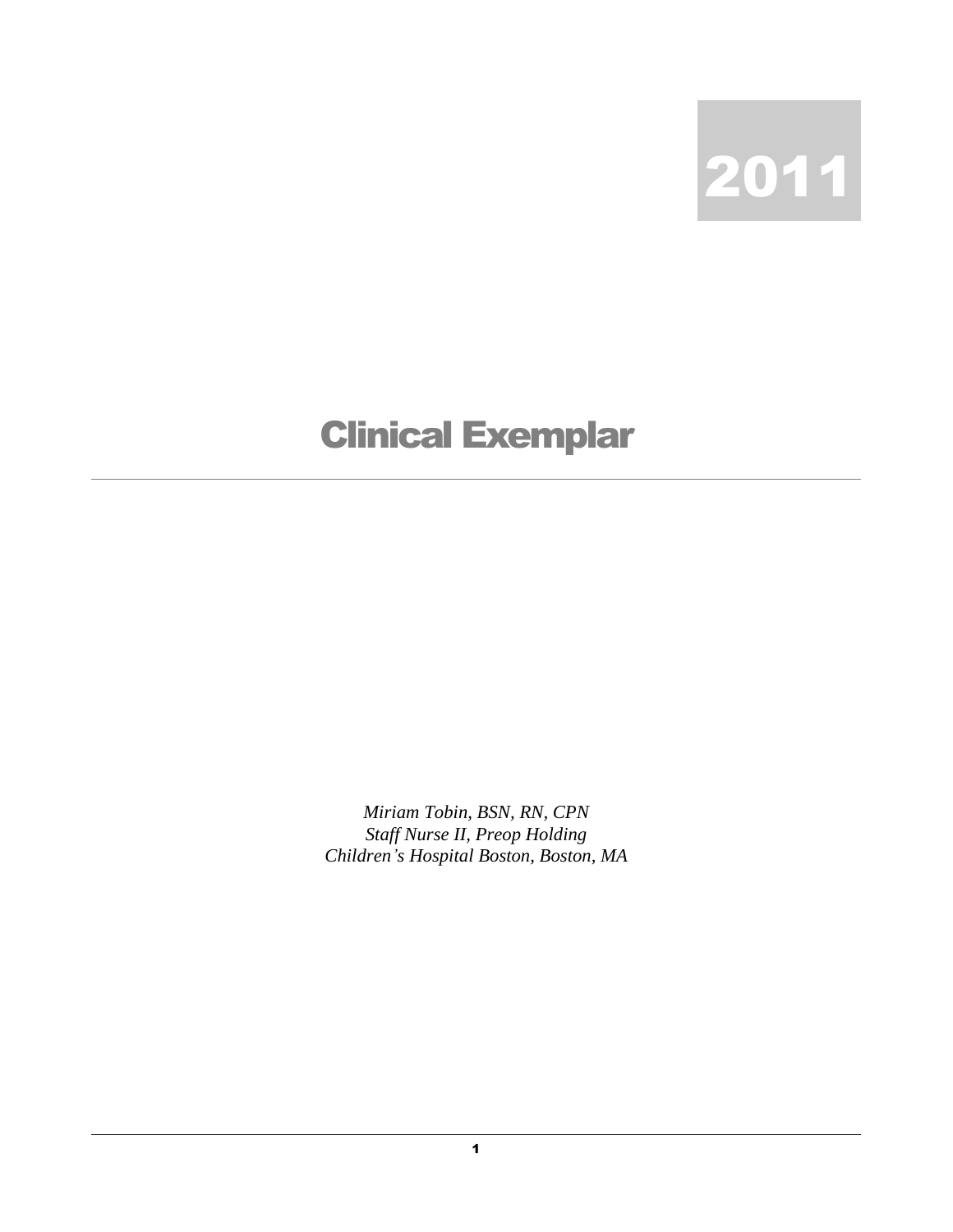## **Story** 9

## THE REDHEAD

reop holding is an area which is unlike any other patient care area. I still Peop holding is an area which is unlike any other patient care area. I still encounter many colleagues who have no understanding of exactly what role the preop nurse plays in the perioperative experience. Though I have worked in preop for over 14 years, I have never become complacent, for it is an area whose needs are always changing, and therefore always challenging.

Our group directly cares for 35 to 50 patients in a 12 hour period. Many are previously healthy children coming for elective surgeries, but many are more seriously ill and require more complex care. At any given moment, there could be a cardiac patient with a Flolan infusion, an oncology patient receiving platelets, a respiratory patient requiring oxygen and suctioning, or a neurology patient requiring an emergency shunt revision.

**… many patients have greater physical needs while in preop, almost all have great emotional needs.**

Though many patients have greater physical needs while in preop, almost all have great emotional needs. It is a vital part of the perioperative process to meet the physical and emotional needs of the patients and their families. Meeting their physical needs always requires the nursing process. Meeting their emotional needs is often subtle or instinctive. It is much harder to evaluate. One thing we have achieved in preop holding, I believe, is good communication among staff, and good teamwork.

We first met AB very late in the afternoon. I was ending my 12 hour shift and our clinical assistant (CA), was ending her 8 hour shift. We received a call that a three year old boy had traumatically amputated the tip of his index finger when he placed it between the spokes of his brother's bicycle. He was being rushed from the ER to preop holding with the hope of having the finger tip reattached in the OR.